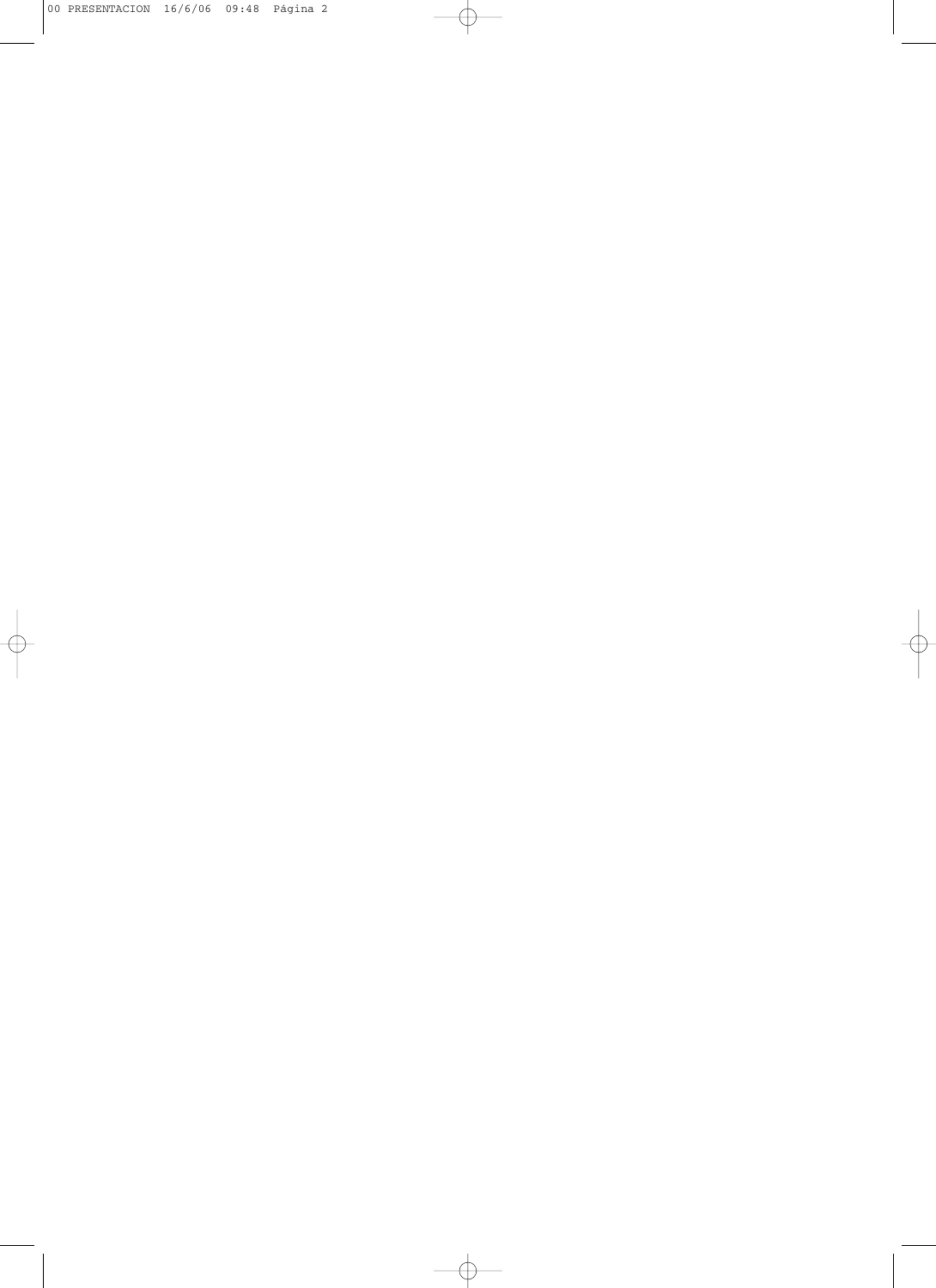

Indice

| 2. ASUNTOS GENERALES                                                                                                                                                                                                           |  |
|--------------------------------------------------------------------------------------------------------------------------------------------------------------------------------------------------------------------------------|--|
|                                                                                                                                                                                                                                |  |
|                                                                                                                                                                                                                                |  |
| 5. SUPERVISIÓN DE PROYECTOS                                                                                                                                                                                                    |  |
|                                                                                                                                                                                                                                |  |
|                                                                                                                                                                                                                                |  |
|                                                                                                                                                                                                                                |  |
|                                                                                                                                                                                                                                |  |
|                                                                                                                                                                                                                                |  |
|                                                                                                                                                                                                                                |  |
|                                                                                                                                                                                                                                |  |
|                                                                                                                                                                                                                                |  |
|                                                                                                                                                                                                                                |  |
|                                                                                                                                                                                                                                |  |
| 5. LABORATORIO AGROALIMENTARIO Y DE SANIDAD ANIMAL                                                                                                                                                                             |  |
| INDUSTRIAS Y ASOCIACIONISMO AGRARIO (1111) (1111) (1211) (1211) (1212) (1212) (1212) (1212) (1212) (1212) (121                                                                                                                 |  |
|                                                                                                                                                                                                                                |  |
|                                                                                                                                                                                                                                |  |
|                                                                                                                                                                                                                                |  |
|                                                                                                                                                                                                                                |  |
|                                                                                                                                                                                                                                |  |
| REGADÍOS Y DESARROLLO RURAL (1990) (1990) (1990) (1990) (1990) (1990) (1990) (1990) (1990) (1990) (1990) (1990) (1990) (1990) (1990) (1990) (1990) (1990) (1990) (1990) (1990) (1990) (1990) (1990) (1990) (1990) (1990) (1990 |  |
|                                                                                                                                                                                                                                |  |
|                                                                                                                                                                                                                                |  |
|                                                                                                                                                                                                                                |  |
| <b>GANADERÍA</b>                                                                                                                                                                                                               |  |
|                                                                                                                                                                                                                                |  |
|                                                                                                                                                                                                                                |  |
|                                                                                                                                                                                                                                |  |
|                                                                                                                                                                                                                                |  |
|                                                                                                                                                                                                                                |  |
|                                                                                                                                                                                                                                |  |
|                                                                                                                                                                                                                                |  |
|                                                                                                                                                                                                                                |  |
|                                                                                                                                                                                                                                |  |
| 2 LINIDAD DE AYLIDAS AL SECTOR LÁCTEO Y GESTIÓN DE LA CLIOTA LÁCTEA Y DE LA TASA LÁCTEA (2005) 2 LINIDAD DE LA<br>3. UNIDAD DE OTRAS AYUDAS GANADERAS Y DE FOMENTO DE LA PRODUCCIÓN GANADERA 118                               |  |
| UNIDAD JURÍDICA Y DE EXPEDIENTES SANCIONADORES produto de la contrata de la contrata de la contrata de la cont                                                                                                                 |  |
|                                                                                                                                                                                                                                |  |
|                                                                                                                                                                                                                                |  |
|                                                                                                                                                                                                                                |  |
|                                                                                                                                                                                                                                |  |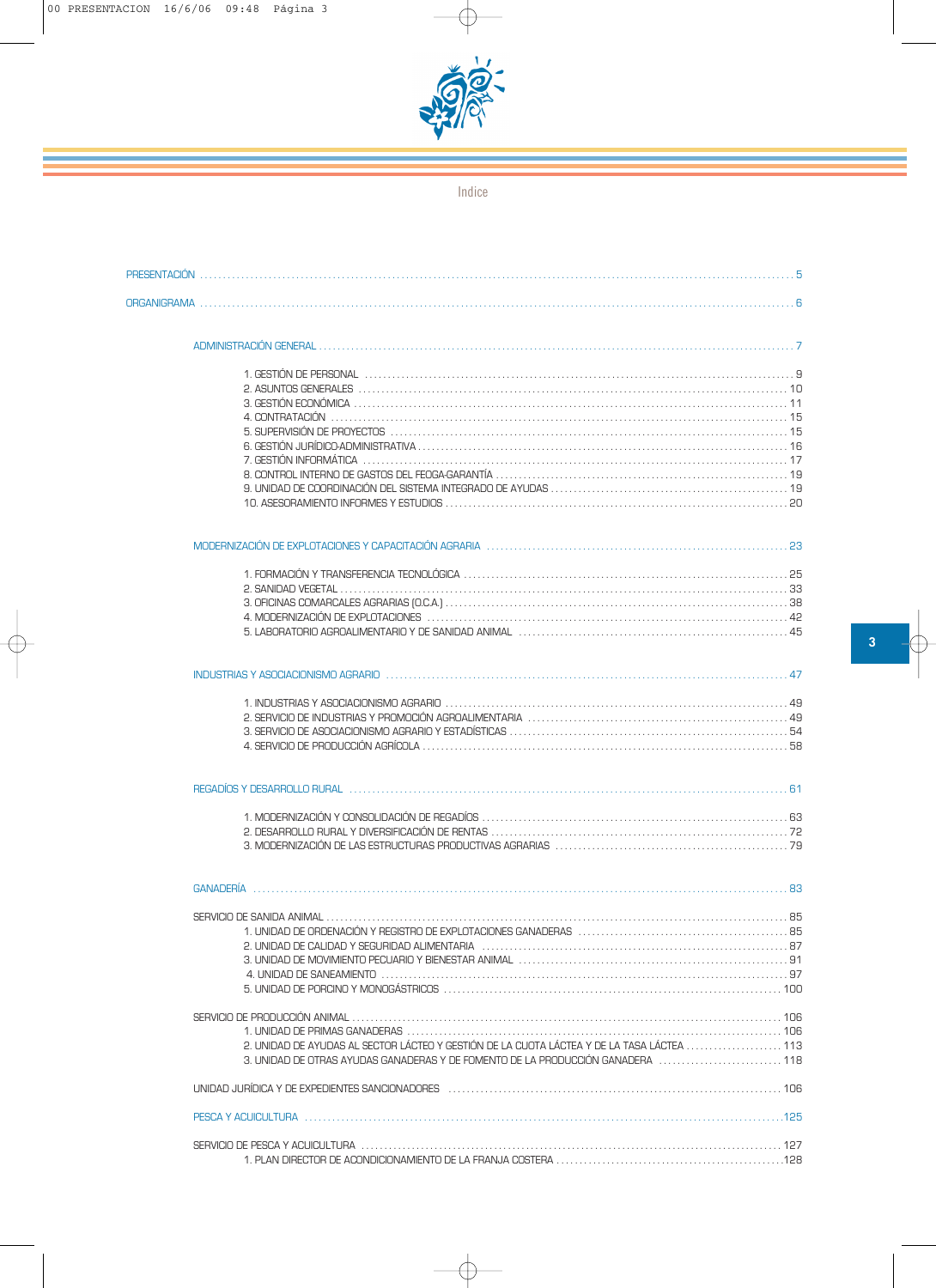

## Indice

| 6. ENSEÑANZAS NÁUTICO-PESQUERAS                                          |  |
|--------------------------------------------------------------------------|--|
|                                                                          |  |
|                                                                          |  |
|                                                                          |  |
|                                                                          |  |
|                                                                          |  |
| 12. ACCIONES FORMATIVAS Y DIVULGATIVAS (CONCERNATION CONTROVERSION) (138 |  |
|                                                                          |  |

|                                                                                                                                                                                                                                                                                                                                                                                                          | 141 |
|----------------------------------------------------------------------------------------------------------------------------------------------------------------------------------------------------------------------------------------------------------------------------------------------------------------------------------------------------------------------------------------------------------|-----|
| 5 FORRA JFS<br>A ALGODÓN<br>8. AYUDA POR LA UTILIZACIÓN DE ACEITE DE OLIVA EN LA ELABORACIÓN DE CONSERVAS 155<br>9. AYUDAS DE LA ORGANIZACIÓN COMÚN DE MERCADO. EN EL SECTOR DE FRUTAS Y HORTALIZAS 155<br>10 VINICO AI COHOLERO<br>161. FONDOS OPERATIVOS DE LAS ORGANIZACIONES DE PRODUCTORES<br>13. INTERVENCIÓN EN MERCADOS DE LA CARNE (1999) (1999) (1999) (1999) (1999) (1999) (1999) (1999) (199 |     |
| <b>AGUA</b>                                                                                                                                                                                                                                                                                                                                                                                              |     |
| 3. SERVICIO DE OBRAS HIDRÁULICAS (1999) (1999) (1999) (1999) (1999) (1999) (1999) (1999) (1999) (199<br>171. SERVICIO DE ESTUDIOS Y PLANIFICACIÓN HIDROLÓGICA<br>5 SERVICIO DE APOYO TÉCNICO                                                                                                                                                                                                             |     |

|  | <u>INVESTIGACION Y DESARROLLO AGRARIO Y ALIMENTARIO (IMIDA) aliani aliani aliani aliani aliani aliani aliani 175</u> |  |
|--|----------------------------------------------------------------------------------------------------------------------|--|
|  |                                                                                                                      |  |

| 4. RECURSOS HUMANOS (and according to the contract of the contract of the contract of the contract of the contract of the contract of the contract of the contract of the contract of the contract of the contract of the cont |  |
|--------------------------------------------------------------------------------------------------------------------------------------------------------------------------------------------------------------------------------|--|
|                                                                                                                                                                                                                                |  |
|                                                                                                                                                                                                                                |  |
|                                                                                                                                                                                                                                |  |
|                                                                                                                                                                                                                                |  |
|                                                                                                                                                                                                                                |  |

| 1. EXPLOTACIÓN Y MANTENIMIENTO DE LAS INSTALACIONES DE SANEAMIENTO Y DEPURACIÓN 191 |  |
|-------------------------------------------------------------------------------------|--|
|                                                                                     |  |

| INITRO             |  |
|--------------------|--|
| 2 ACTUACIONES 2005 |  |